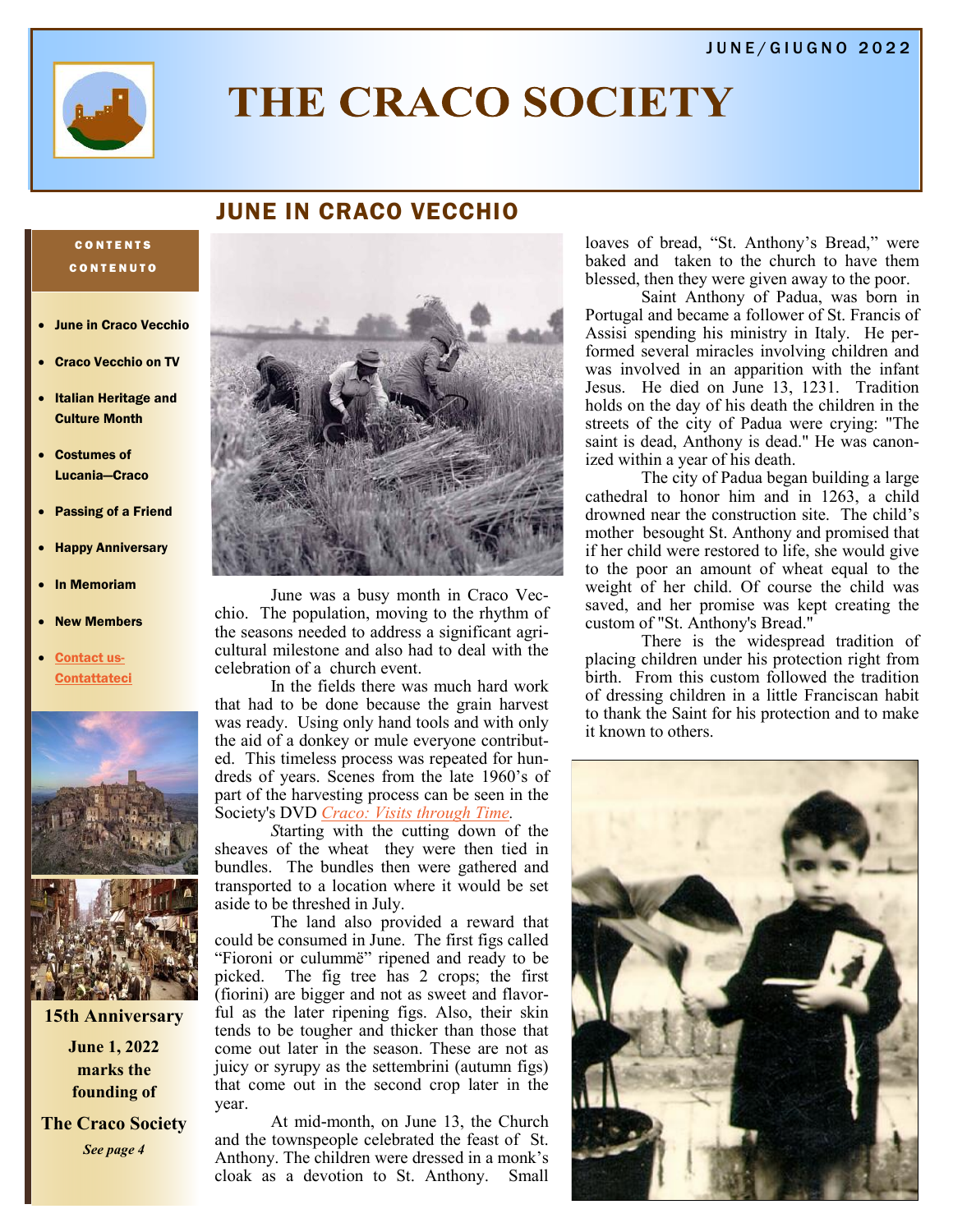## SOCIETY CONTRIBUTES TO SHOW FEATURING CRACO

The Society was contacted by a representative from Saloon Media of Toronto Canada about assisting them with material from our archives for a film being produced about Craco.

Saloon Media is a production company specializing in factual series. Saloon's productions have appeared on several media outlets including HISTORY, AHC, National Geographic, Smithsonian Channel, Discovery ID, CMT, SBS, ZDF, Yesterday, More4, Amazon and Netflix.

Their project about Craco will be a segment in the series, "Mysteries

From Above" that shows the world from different perspectives. This new series highlights remote, hard-to-reach locations with drones exploring<br>strange geological occurrences, strange geological occurrences, unique man-made structures, curious creatures, and lost civilizations.

They will be using material from our video, [Craco Visits Through](https://www.youtube.com/watch?v=qEUewspoLGE)  [Time,](https://www.youtube.com/watch?v=qEUewspoLGE) that shows eight decades of film of the town dating back to 1929. Our full video can be viewed on our [website](https://cracosociety.net) or from [YouTube channel.](https://www.youtube.com/channel/UCIyKuiDpPLQha265lP5AHzg) 

Saloon Media identified about 30 seconds of video from the 1963



segment of Craco Visits Through [Time](https://www.youtube.com/watch?v=qEUewspoLGE) which complements the storyline of Mysteries From Above.

#### ITALIAN HERITAGE AND CULTURE MONTH IN NEW YORK

The Italian Heritage and Cultural Committee of New York, Inc., announced plans for their 46th annual celebration this year in October. For 2022, twenty-six honorees were selected in celebration of this year's theme, which is:

**SALUTING ITALIAN & ITALIAN AMERICAN NOBEL PRIZE LAUREATES**

The theme provides a wide opportunity for research and a sound review of all that these Nobel laureates have contributed to the world from such areas as: Chemistry, Economics, Literature, Medicine, Physics, Physiology, and, most important, Peace!

Events will salute the Nobel Prize winners in special ways at various functions and activities Italian Heritage & Culture Committee of New York, Inc.

associated with the celebration of Italian Heritage and Culture Month in October, 2022.

## COSTUMES OF LUCANIA—CRACO



**Traditional** costumes of Basilicata were compiled by two artists:

Antonio Berotti and Stefano Santucci in 1785 and 1797.

These images show the style of dress in Craco.

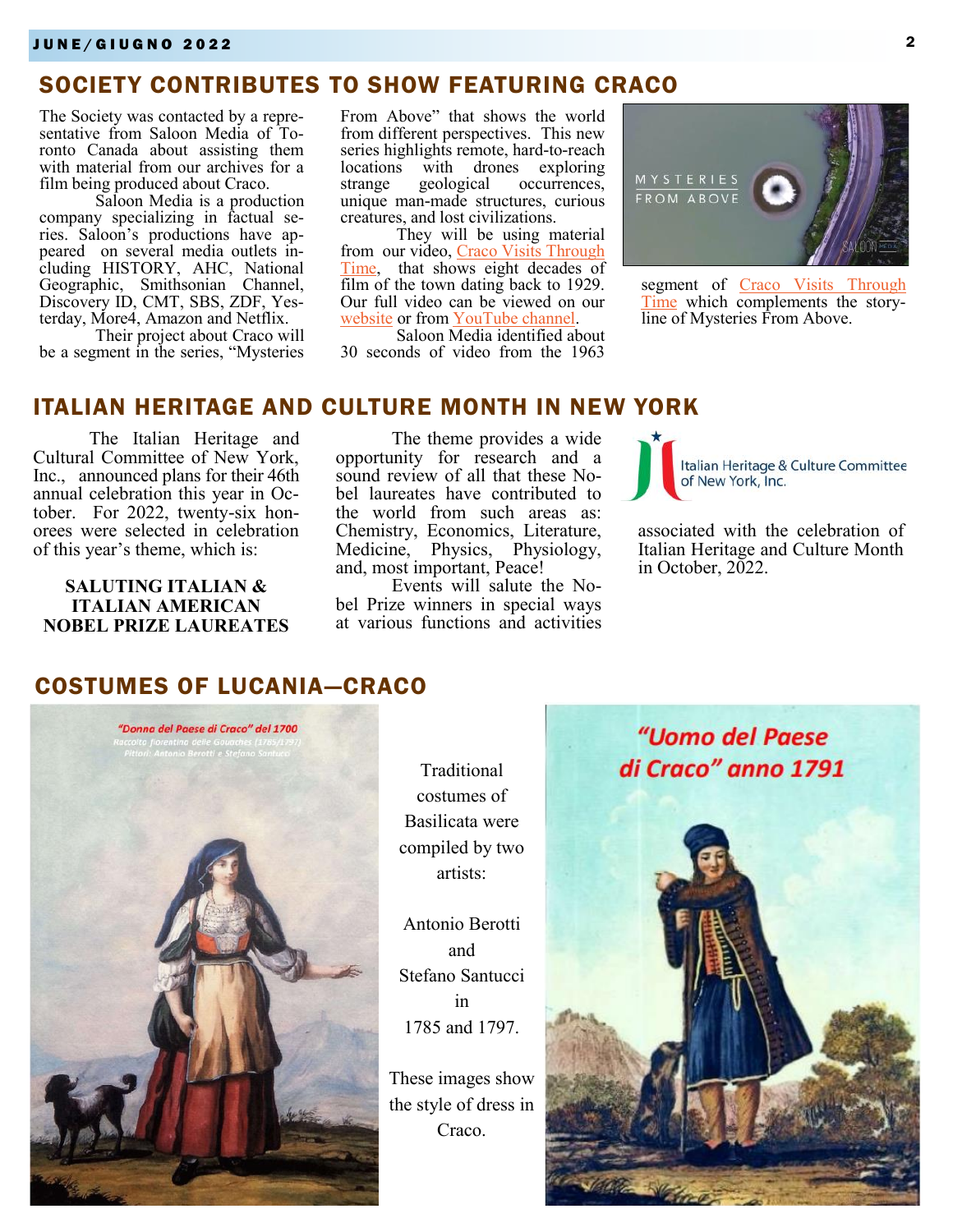# THE PASSING OF A FAVORITE FRIEND—FORLINI'S

Baxter Street on Manhattan's Lower East Side, which was the home to so many of our ancestors and friends, suffered a great loss with the closing of the historic landmark— Forlini's Restaurant.

Forlini's was the home for so many of our annual San Vincenzo Feast Day gatherings in October and Reunion events held in New York City over the years.

The Forlini family, who operated the restaurant for 79 years were always kind, generous, and hospitable hosts to us. Often going out of their way to accommodate large unexpected crowds who showed up for the event, they graciously served us all with wonderful food and wines.

The [New York Post](https://nypost.com/2022/04/07/sopranos-stars-and-giuliani-reflect-on-good-times-at-forlinis/) newspaper published an article that provides an insightful background for this beloved landmark that has hosted the famous and everyday people. From politicians, sports figures, entertainers, to being a set for television and movie scenes the restaurant was a comfortable and welcoming place for all who dined there.

As we say goodbye, join us in sharing the pictures and memories of a past gathering at Forlini's five years ago.